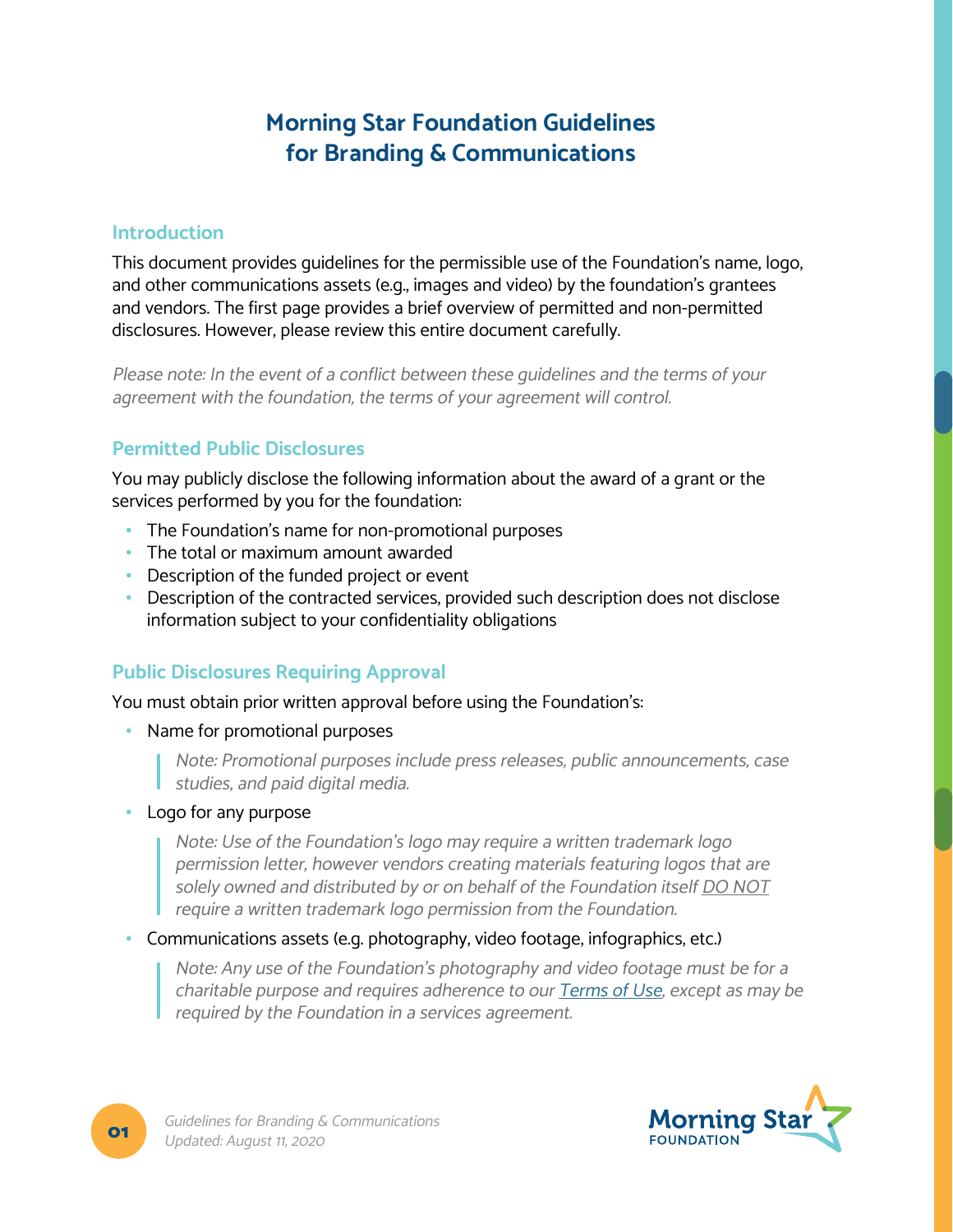# **Approval Requests**

If you or your organization would like to use the Foundation's name or logo, attribute a report or other document to the Foundation, or acknowledge the Foundation's funding, please email the Chief Executive Officer at [julie.webster@morningstar-foundation.org](mailto:julie.webster%40morningstar-foundation.org?subject=Request%20for%20Approval).

### **Prohibited Public Disclosures**

The following are prohibited:

- Using the Foundation's name or logo for commercial or retail purposes.
- Stating or implying that the Foundation endorses you, your products, or your services.
- Subgrantees, subcontractors, contingent workers, agents, or affiliates to state or imply that the Foundation directly funds or endorses their activities, products, or services.

# **SPECIFIC GUIDELINES FOR USE**

### **Foundation Name**

A grantee or vendor may use the Foundation's name in a non-stylized, plain text form to:

- 1. **Refer to its relationship with the Foundation**
	- » Examples of **acceptable name use** would be a grantee listing our name alongside those of other funders in a printed event program, or a vendor listing us as a client on its website, where the Foundation and the relationship is not specifically singled out or highlighted.
		- **Notable exception:** Subgrantees are not permitted to use the Foundation's name in a manner that creates the impression that they are direct recipients of Foundation funds. Such use could put the Foundation at risk under IRS regulations if it appears that a subgrantee was actually the Foundation's intended grantee.
	- » An example of **unacceptable name use** would be using the Morning Star Foundation name as part of an award title, program or initiative name, or for any commercial or retail purpose. Authorship, ownership, and control of the Morning Star Foundation name may be falsely implied through such use.
- 2. **Credit the Foundation in publications, presentations, or reports commissioned or funded by the Foundation, but not written by the Foundation.**

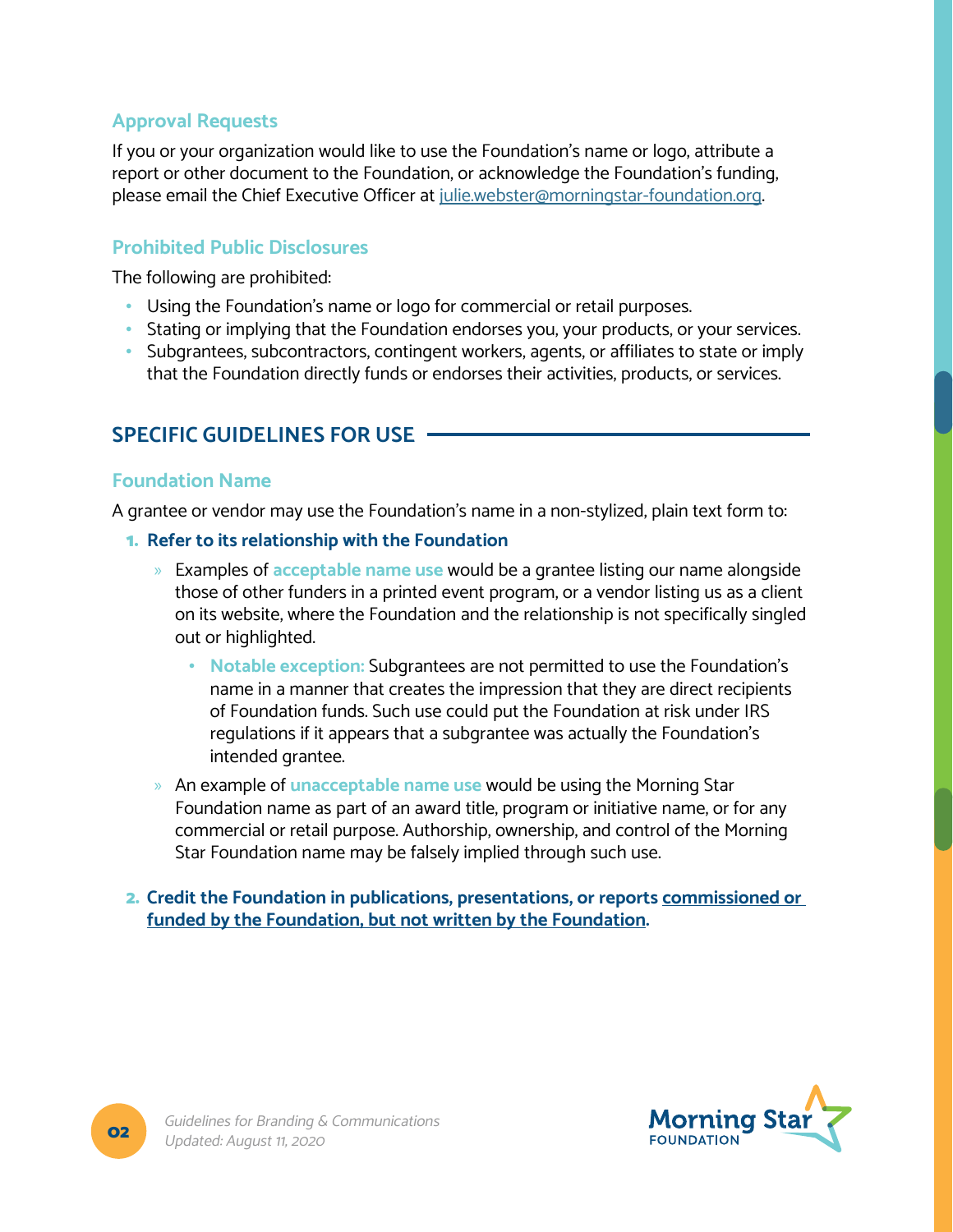If you wish to credit the Foundation in a foundation-funded publication, please select the appropriate disclaimer from the following examples, tailor it (provide the details indicated in blue) and include it in the published materials. The Foundation logo should not appear in these instances:

- This **[material/publication/presentation/report]** is based on research funded by (or in part by) the Morning Star Foundation. The findings and conclusions contained within are those of the authors and do not necessarily reflect positions or policies of the Morning Star Foundation.
- This **[material/publication/book/report]** was prepared for the Morning Star Foundation. The findings and conclusions contained within are those of the authors and do not necessarily reflect positions or policies of the Morning Star Foundation.

### **Additional guidelines for use of foundation name:**

- The Foundation does not require grantees to acknowledge the Foundation in materials or publicize the Foundation's grant, either through the media or through other communications channels. If you choose to publish a grant announcement or press release, it must be reviewed and approved by the Foundation's grant or contract owner. The grantee or vendor is responsible for developing the announcement strategy and documents.
- Information about the grant or contract must remain confidential and should not be announced publicly until the grant agreement has been signed and returned to the Foundation.
- Please use "the Foundation" (capitalized) in later references, rather than
- abbreviating the name to MSF. "Morning Star Foundation" can be used when necessary for clarification.
- The Foundation's boilerplate language should not appear in grantee or vendor announcements.
- The Foundation's logo should not be used in grantee or vendor announcements.
- The Foundation's employees will not provide quotes for grantee or vendor announcements.
- The Foundation's name should not be used in the headline of the press release unless it is a joint release with the foundation. However, our name may be used in a subheadline.
- Sentences should not lead with the Foundation's name

**Incorrect:** The Morning Star Foundation has given a grant to the Morning Star Boys' Ranch for residential care services.

**Correct:** The Morning Star Boys' Ranch receives a grant for residential care services from the Morning Star Foundation.

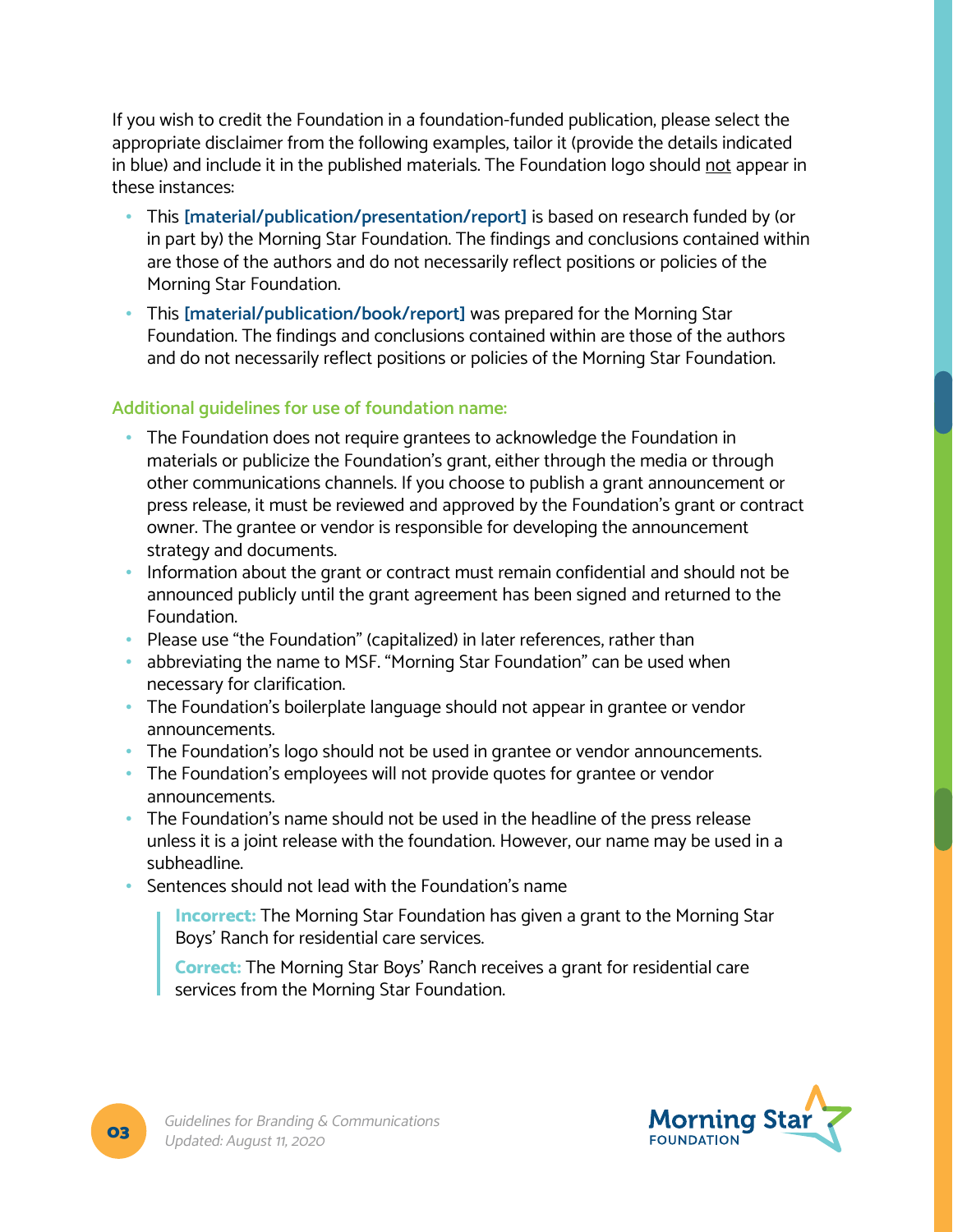# **Foundation Logo**

You may not use the Foundation logo in association with any third-party trademarks (names or logos) in a manner that suggests co-branding or otherwise creates potential confusion about the source or sponsorship of the materials or ownership of the Foundation logo. All co-branded initiatives must be approved by the Chief Executive Officer.

Our logo must remain intact, be placed properly in layout, be printed or published in Foundation-branded color or reversed to white, and be given adequate clear space around it. Refer to the Logo Specification Guidelines (available soon) for more detailed information.

- As a general rule, the Foundation logo should be equal in size and profile to those of other funders, partners, and clients, regardless of related grantmaking or contract differentials.
- Any use of the Foundation logo should be subtle, legible, and tasteful in appearance.
- Final logo presentation should always be approved by the Chief Executive Officer in consultation with the grant agreement or the program officer contract owner or owner delegate(s).

In limited circumstances, you may receive written permission to use the Foundation logo in connection with materials or services not distributed directly by the Foundation, to indicate a funding relationship or sponsorship. Because use of the logo implies the Foundation's sponsorship, affiliation, endorsement, and/or approval of a specific grantee's or vendor's activities or products, requests for such use will be considered carefully. Such use may also include use in the funders section of a grantee's website, in a video credit featuring partner acknowledgements, or on the funders page of an event program. Examples of unacceptable logo use include using it in a product advertisement or on a retail item (such as, a book or t-shirt).

# **Foundation Communication Assets: Video and Images**

With written permission from the grant agreement or contract owner or contract delegate(s) and subject to the terms of an issued Photography and Video License, a grantee or vendor may use foundation-owned images or video footage in its materials.

### **Additional guidelines for Use of Communication Assets:**

- Foundation-owned images that do not feature the co-chairs, CEO, or division presidents may be used in your materials for a charitable purpose as long as the images are used in a reasonable, respectful, and topically appropriate way in the context provided. Any use is subject to foundation permission and separate Photography and Video License terms.
	- » Foundation-owned images are available upon request.